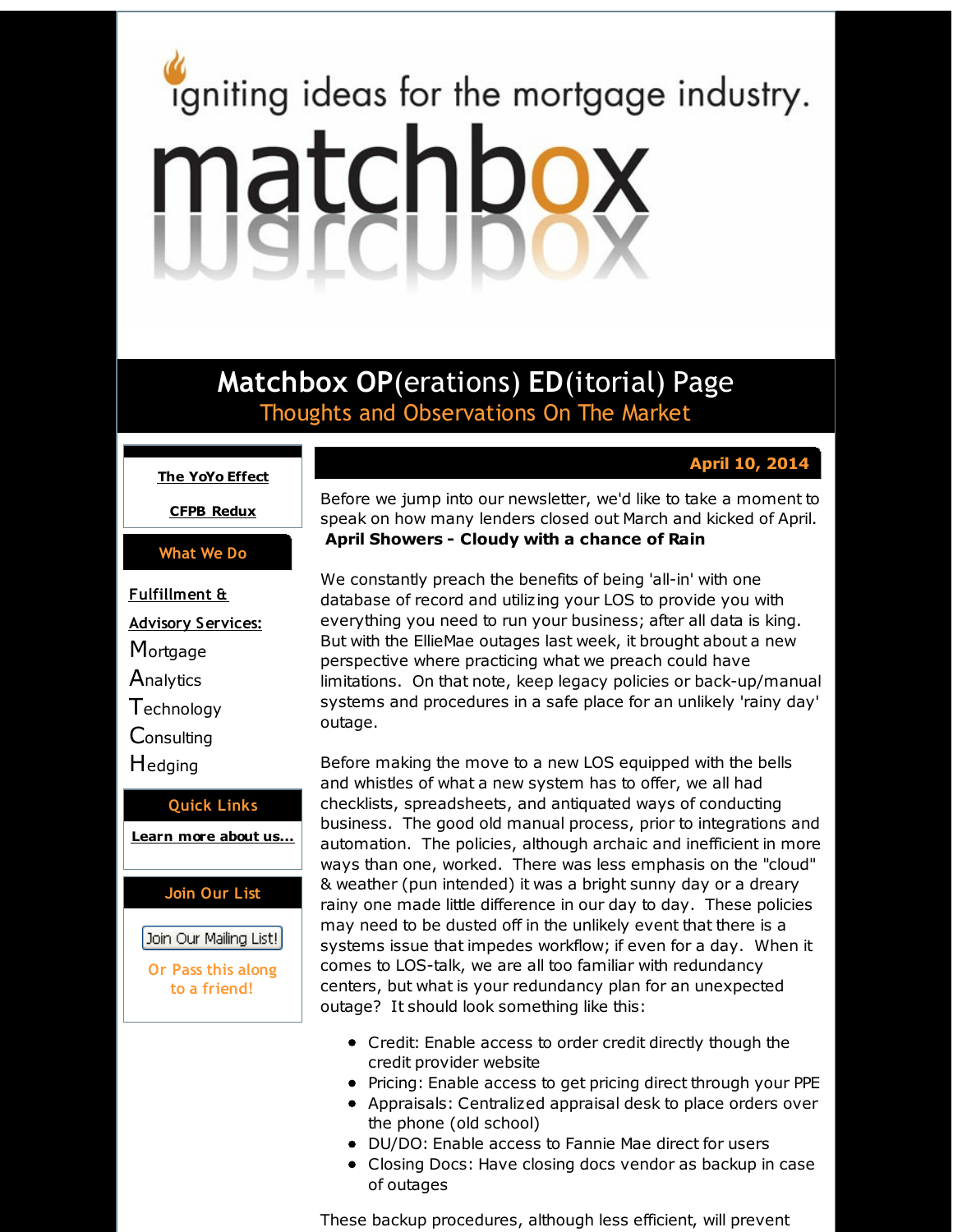business from coming to a screeching halt and bring us back to the good old days when a cloud incident couldn't dictate productivity. Having a back up plan should keep the pipeline moving along, albeit slowly, in the event that there is an outage and allow you get back to business. We believe in technology

We strive to keep you all well-informed, as we share our views. Staying a step ahead and running a tight operation are the keys to success in the mortgage banking world, and we are here to help bankers do so. We hope you find our newsletter useful, and if there is anything you want us to cover, [please](http://r20.rs6.net/tn.jsp?f=001o7tLzPLZHkpwC-T3inEl3W0D37TesP1ITbRtQEcK6OGkyDemGT4KOTn8R-xFW8uCh1pxXyob7Rkk7qXnS_BkEREsnfYrT3EatSRVAfyzoLV3USZTtKg5_BKDEgBjj-UZq7PWKhklzOLVfgH_c1HaXEhyBOOGHihHSRfrEPjiQPRTJnA-t9hTxCVSOYQyfyvm&c=&ch=) let us know.

## **The YoYo Effect**

The YoYo. Mortgage Banking margins and revenue better have some strong similarities to this classic toy. Over the last few months the financials and proforma models for most have seen better days. Sure we're all used to a little rate volatility, but it's been a while since profits have had a YoYo effect and swung so wildly. Luckily, some early reports are hinting that volume picked up in March, but the million dollar question remains, Is it Real? Will net revenue bounce back? We're sure that some will see a sharp snap back to profitability and others will certainly fumble in some scary territory and struggle to climb back up.

In our last newsletter, we spoke about the popular TV show, Shark Tank and the importance of knowing your numbers. Last week the MBA announced some shocking numbers of their own in its quarterly survey of mortgage banker's profits. While 2012 and most of 2013 were stellar years for most mortgage bankers, Q4 '13 rocked the status quo and put most lenders hoping for a YoYo effect bounce back. We were actually quite shocked this data didn't make more headlines, but here are some highlights and perspective:

- Independent mortgage banks and mortgage subsidiaries yielded a profit of \$150 per loan in Q4, down from \$743 in Q3. Yes, you read this correctly, \$150 per file!

- In bps, lenders recognized 9bps per loan down from 38bps. Yes, you read this correctly, 9bps!

- Q4 production levels were at their lowest point since 2008 (the inception of the MBA survey)

- Production expenses increased to \$6959, the highest level since inception of survey

- 58% of lenders posted a profit, compared to 74% in Q3 and 92% on Q2. To put that another way, 42% of respondants posted a loss for the quarter.

Another interesting note: The average respondent originated roughly 120MM in Q4, a period of historically low production. On average, the respondents are larger independents and subsidiaries which likely recognize efficiencies in economy of scale, but also face a different set of challenges in shifting focus and reallocating resources.

So what do we take from all of this shocking data? We knew Q4 was a struggle and the weather didn't do the purchase market any favors in most of the country. We expect Q1 to post similar results and it won't be until Q2 that the YoYo *may* swing back in favor of the mortgage banker. For many, the purchase market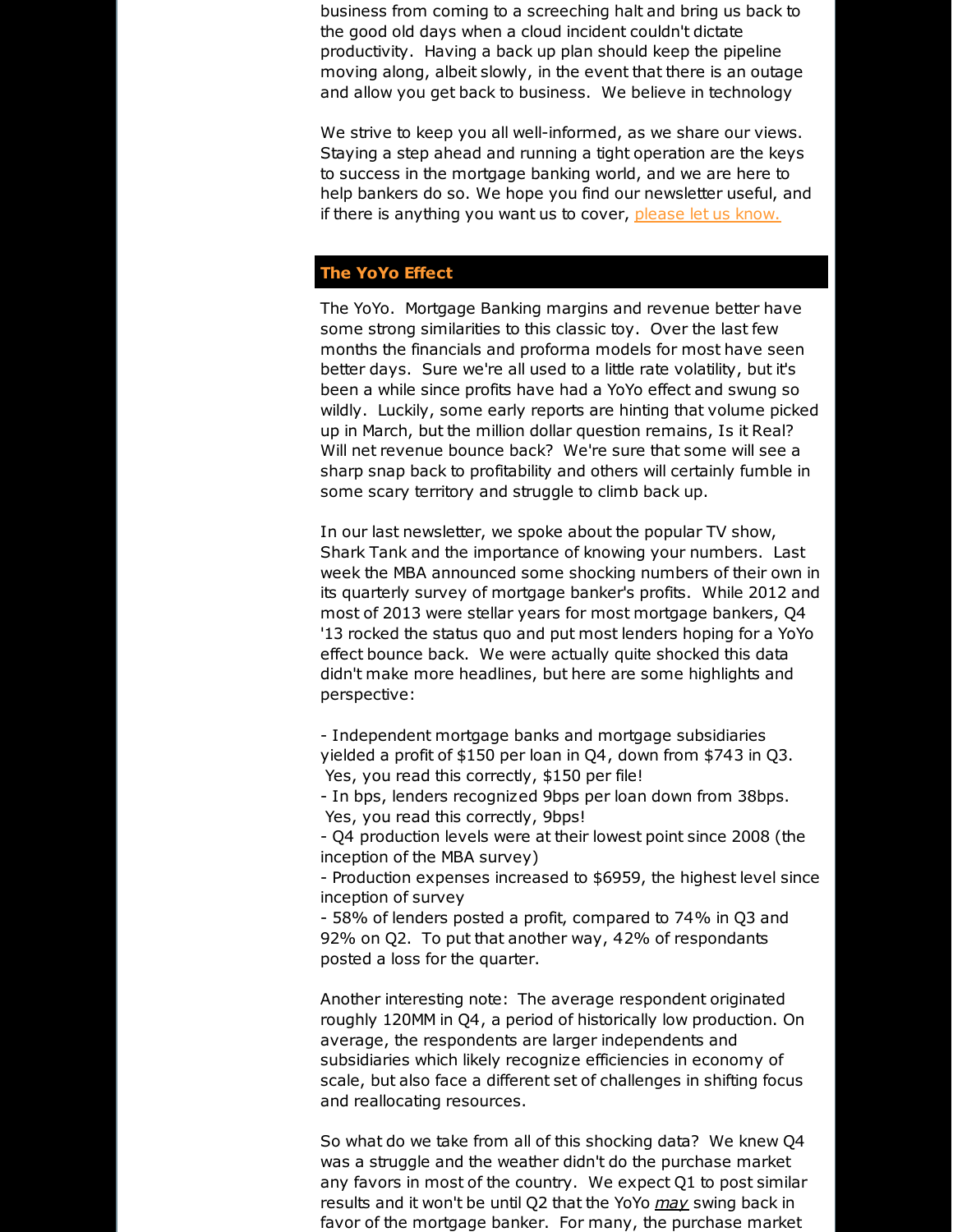won't yield any significant pop in results until Q3, if at all.

Where do we go from here? Some positive feedback and opportunity lies in foresight, willingness, and access.

Certainly branch, origination source, personnel and acquisition opportunities are abound. These opportunities must be carefully vetted as negotiations and competition is strong. Many have been able to see around the corner and invest in these models already. Others are first trying to capitalize now.

#### MSR

Lenders who invested selling/securitizing directly to the GSEs and GinneMae recognized increased profits in their servicing portfolio. Many lenders are expecting this trend to continue as reflected in the aggressive multiples being thrown around. Whether it's the opportunity to sell flow MSRs at a high yield or retain them at a growing rate, the MSR vehicle has been an essential piece to many a banker's business. This should continue as long as the CFPB doesn't cause too many issues for the non-banks.

#### Crumbs

In NYC, this is just a wildly popular cupcake haunt, but for readers of our newsletter, this is the leakage or scraps of profits that often go unrecognized. The critical aspect of crumbs is that they have a net impact on profits; there is no cost basis here. As the MBA survey noted that the average yield was 9bps per loan, our notion of crumbs may finally be appreciated. On average the profit margin is a crumb itself, 9bps or \$150 per loan. With profits down from 38bps to 9bps, does any lender really have the luxury of brushing off the crumbs? Heck, we're at a level now where a little crumb can double profits. A few crumbs are needed to just reach previous levels.

Many simple efficiencies in Ops and Secondary execution can make all of the difference. You've all heard this tune before as we've been purveyors of it. Recommendations like 'Update your lock or extension policy here \_\_\_\_' or 'Add XYZ investors to your execution' or 'Create a strategic workflow' are met with skepticism by some. We're sure they're thinking 'Great, what's all that really going to do for me?' Well, let's be clear, many of our suggestions for Operational and Secondary execution are focused on recognizing the crumbs. Our recommendations would allow a softer toss of the YoYo with less of an extreme and a smoother transition through the ups and downs of the mortgage banking business. It would allow bankers to be more profitable in challenging times. With further consolidation expected in the industry, it's the crumbs that could make all the difference and keep lenders from starving.

#### **CFPB Redux**

What four letters have instilled fear into every mortgage originator in America? The CFPB of course. We understand the fear is warranted and whether rumor or fact, the agency has enough power to have every lender stop and listen when they speak up. Regulators aside, the mortgage industry is still alive and a driving force in any economic recovery that this country is going to have. While volumes may be lower, there is still a lot of business that needs to be supported in a consumer friendly, profitable manner. Maybe, just maybe, we can conjure up more productive thoughts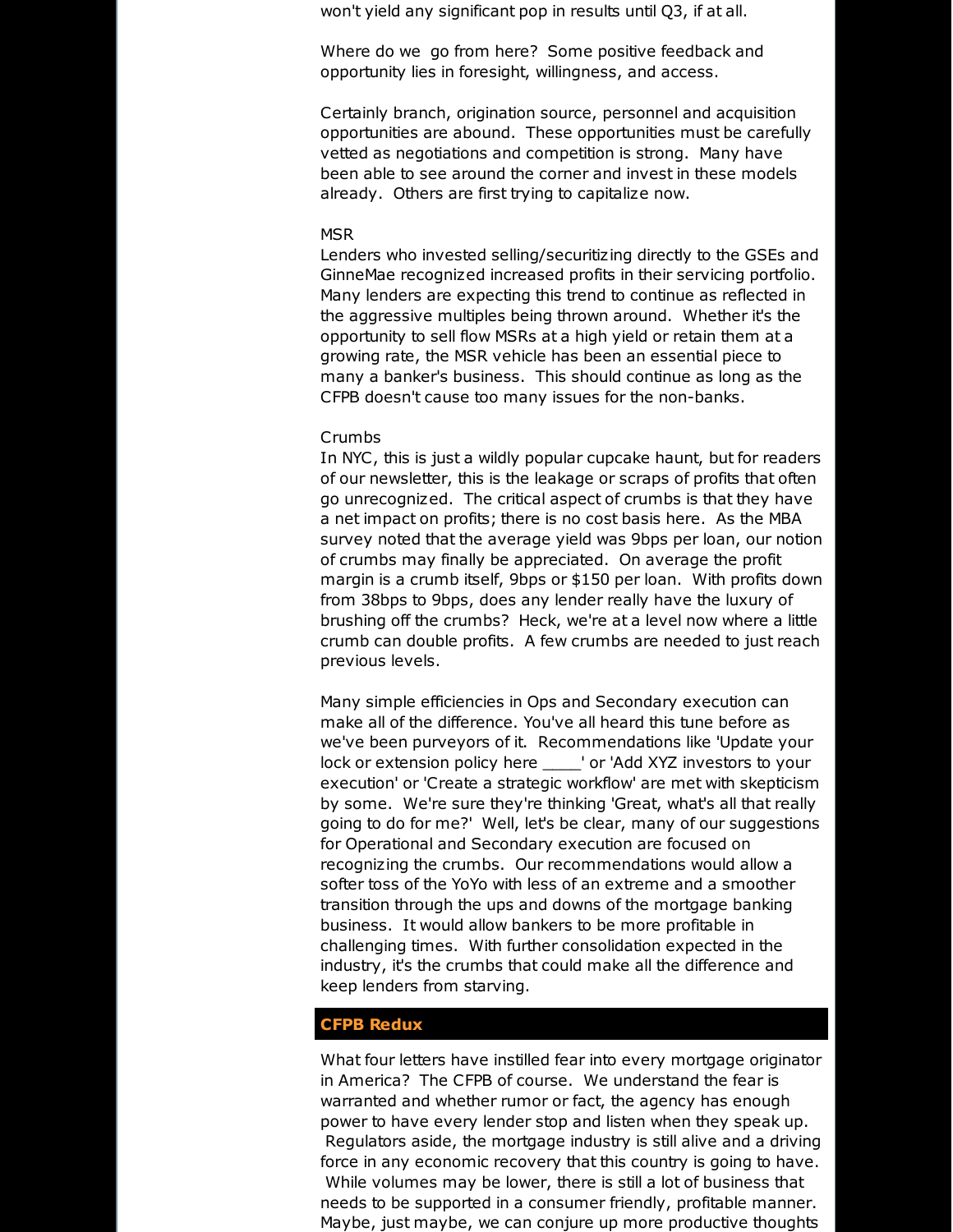than fear when these four letters are mentioned.

## **C**annot **F**orget to be **P**roactive in **B**usiness

Business owners need to be running their business in a proactive fashion. Too many are running them in a constant state of reaction and fear, playing defense and too often putting out fires and making brash decisions. The mortgage industry is still strong and ripe with great opportunity. Competition is shrinking and strong leaders continue to look ahead with foresight and strategy while others are sputtering and spending their efforts researching dead-ends and reacting to the issue-du-jour. Management should have specific goals and a strategy to reach them. If the days are spent reacting to the day-to-day miscellaneous items there's an inherent issue in priorities right now.

#### **C**an't **F**igure out **P**urchase **B**usiness

By now, everyone knows the refi market will continue to be shaky at best and the future will revolve around the purchases. We see many lenders attempting to 'get purchase business.' This is not a business channel that comes quickly by making a few realtor visits with a box of donuts. It takes months, if not years for a strong realtor-based platform or referral network to be established. It is built on longstanding relationships and excellent service to keep those relationships fruitful. While the refinance model is transaction based, the purchase model is relationship/service based and this needs to be conveyed to all personnel when attempting to solidify the platform. Also those models, proformas and historical benchmarks should go out the window when shifting from a refi heavy model to a purchase model. Pull through, turntimes, stress points, and even protocols and concessions, etc., will all evolve in a purchase market.

#### **C**losing's **F**inal **P**rotective **B**arrier

With many lenders looking to alternate platforms (starting up a Wholesale, Retail or Branch channel), the Closing Department will continue to grow in importance as it is the one department where most operational models converge. The Closing Department has the ability to catch file inconsistencies and highlight exposure points in the origination workflow. Some will refer to this as preclosing QC. It is here where the checklists and final file audit is performed. Whether it is a specific person making the same errors, a glitch in the LOS or process that is causing tolerance cures, the closers have incredible perspective on items that can, and will, cause pain in the future. Closing can provide tremendous value to lenders who look to leverage the department correctly and take corrective action. Utilize the talent in the Closing Department to shift risks and prevent operational errors from slipping through the cracks.

#### **C**apture **F**alling **P**rofit **B**eforehand

While it seems obvious, many lenders are not truly aware of their numbers in a timely fashion (see our previous newsletter). Lenders fail to recognize that they are overstaffed, or that there is an issue in Secondary or Ops that is causing profits to fall or causing a stagnation effect in execution. Alternatively, there are other lenders who are simply holding out hope that things will improve without a real plan for the recovery. There is much that can be done to model and increase profitability.

## **About Us:**